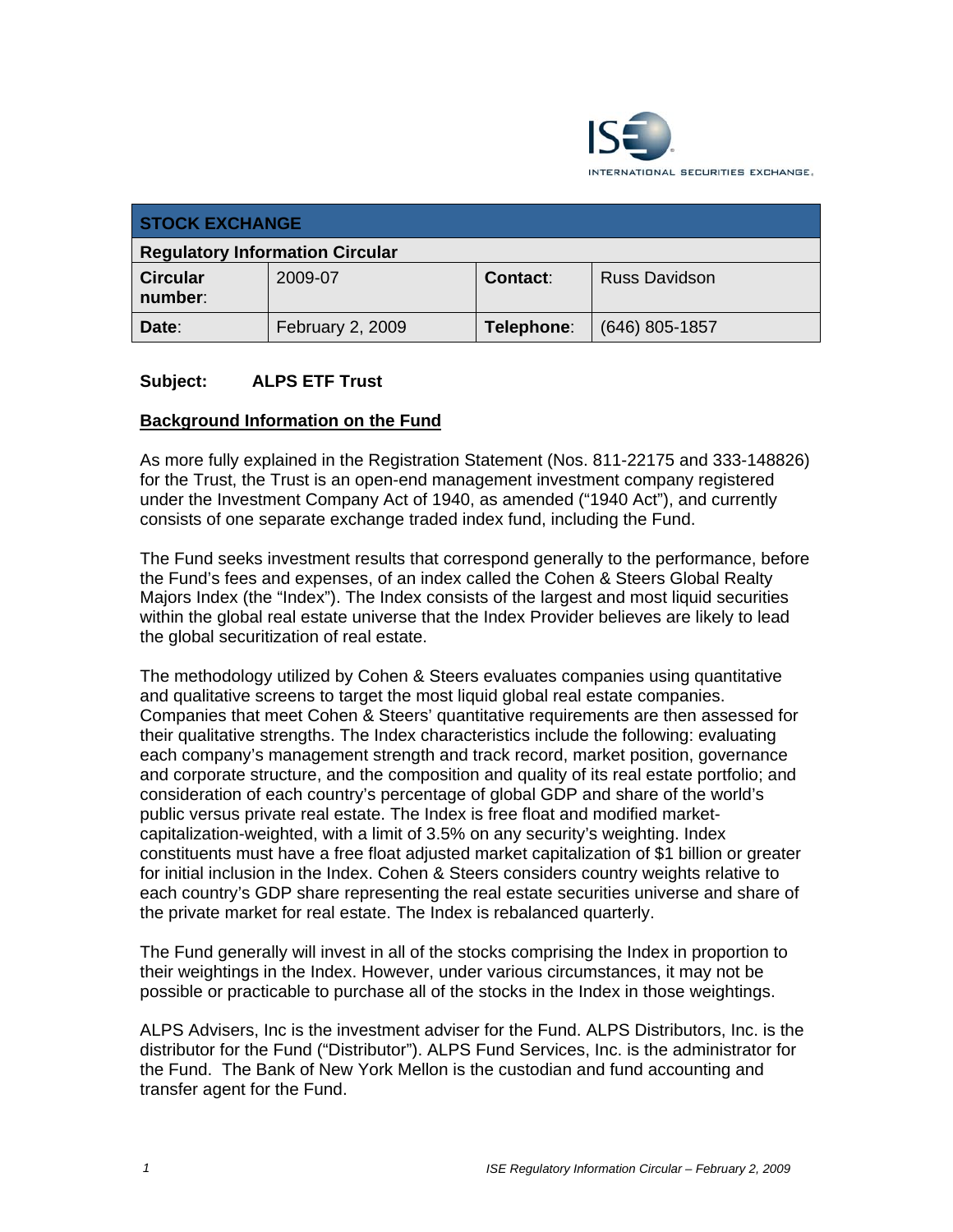As described more fully in the Trust's prospectus ("Prospectus") and Statement of Additional Information ("SAI"), the Fund will issue and redeem Shares on a continuous basis at their net asset value ("NAV") only in large blocks of 50,000 Shares (each a, "Creation Unit"). Creation Units will be issued and redeemed principally in-kind for securities included in the underlying index. Except when aggregated in Creation Units, the Shares may not be redeemed with the Fund.

Dividends from net investment income, if any, will be distributed to shareholders annually. Net capital gains, if any, will be distributed to shareholders at least annually. Dividends may be declared and paid more frequently.

The Depository Trust Company ("DTC") serves as securities depository for the Shares, which may be held only in book-entry form; stock certificates will not be issued. DTC, or its nominee, is the record or registered owner of all outstanding Shares.

The NAV per Share for the fund will be determined as of the close of trading (normally, 4:00 p.m. Eastern Standard Time ("ET")) on each day that the New York Stock Exchange is open for business (a "Business Day"). The NAV is calculated by dividing the value of the net assets of a Fund (i.e., the value of its total assets less total liabilities) by the total number of Shares outstanding, rounded to the nearest cent. NAV will be available from the Distributor and will also available to National Securities Clearing Corporation ("NSCC") participants through data made available from NSCC.

The Trust's registration statement describes the various fees and expenses for the Fund's Shares. For a more complete description of the Fund and the Index, visit www.alpsetfs.com.

#### **Purchases and Redemptions in Creation Unit Size**

Equity Electronic Access Members ("Equity EAMs") are hereby informed that procedures for purchases and redemptions of Shares in Creation Units are described in the Trust's Prospectus and Statement of Additional Information and that Shares are not individually redeemable but are redeemable only in Creation Unit aggregations or multiples thereof.

#### **Principal Risks**

Interested persons are referred to the Prospectuses for a description of risks associated with an investment in the Shares. These risks include the risk that the Fund's return may not match the return of the Index for a number of reasons including the incursion by the Fund of operating expenses and costs not applicable to the Index. In addition, as noted in the Prospectus, the Shares may trade at market prices that may differ from their NAV. The NAV of the Shares will fluctuate with changes in the market value of the Fund's holdings. The market prices of the Shares will fluctuate in accordance with changes in NAV as well as the supply and demand for the Share.

#### **Exchange Rules Applicable to Trading in the Shares**

The Shares are considered equity securities, thus rendering trading in the Shares subject to the Exchange's existing rules governing the trading of equity securities.

## **Trading Hours**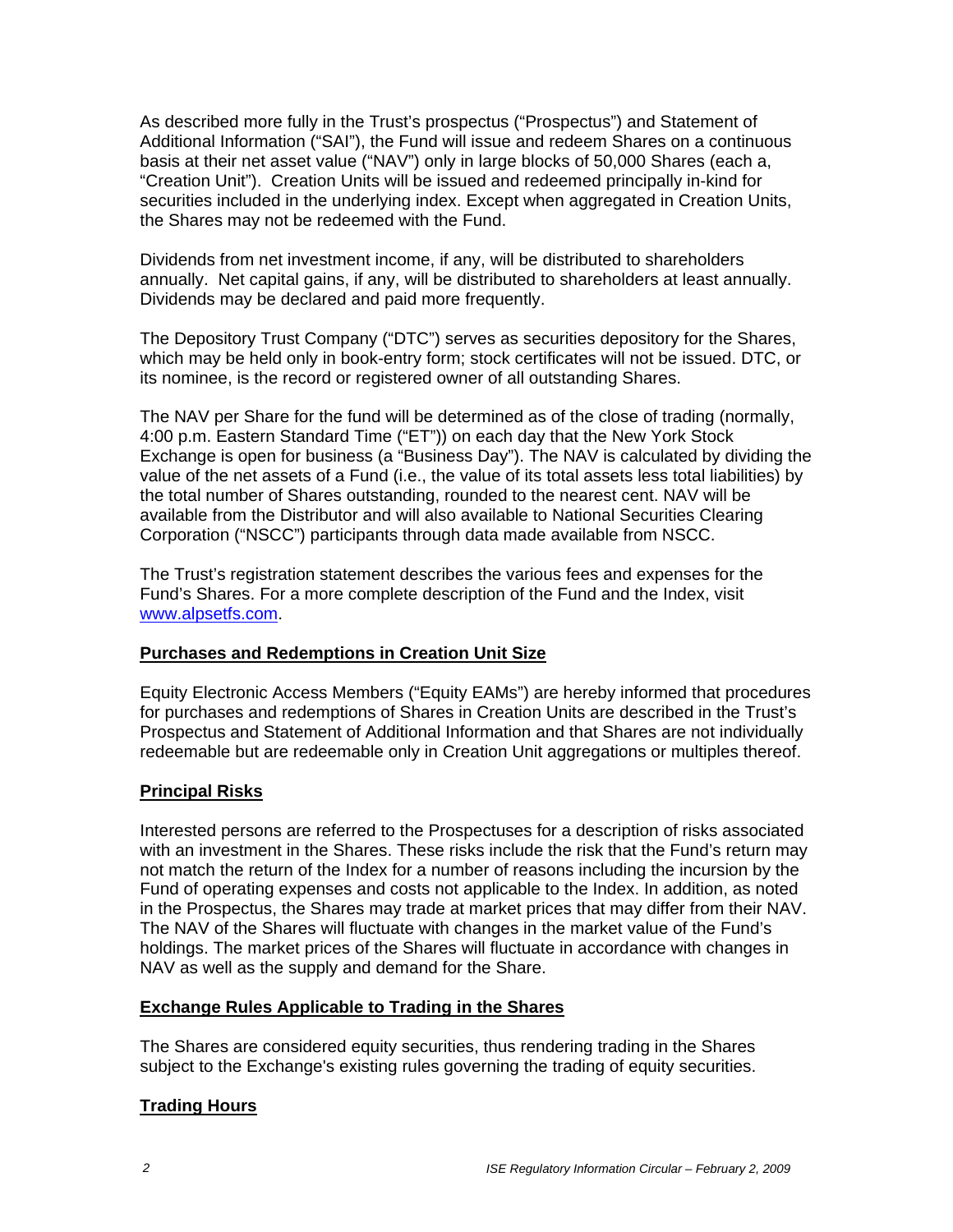Trading in the shares on ISE is on a UTP basis and is subject to ISE equity trading rules. The shares will trade from 8:00 a.m. until 8:00 p.m. Eastern Time. Equity EAMs trading the shares during the Extended Market Sessions are exposed to the risk of the lack of the calculation or dissemination of underlying index value or intraday indicative value ("IIV"). For certain derivative securities products, an updated underlying index value or IIV may not be calculated or publicly disseminated in the Extended Market hours. Since the underlying index value and IIV are not calculated or widely disseminated during Extended Market hours, an investor who is unable to calculate implied values for certain derivative securities products during Extended Market hours may be at a disadvantage to market professionals.

## **Trading Halts**

ISE will halt trading in the Shares of a Trust in accordance with ISE Rule 2101(a)(2)(iii). The grounds for a halt under this Rule include a halt by the primary market because it stops trading the Shares and/or a halt because dissemination of the IIV or applicable currency spot price has ceased, or a halt for other regulatory reasons. In addition, ISE will stop trading the Shares of a Trust if the primary market de-lists the Shares.

#### **Delivery of a Prospectus**

Pursuant to federal securities laws, investors purchasing Shares must receive a prospectus prior to or concurrently with the confirmation of a transaction. Investors purchasing Shares directly from the Fund (by delivery of the Deposit Amount) must also receive a prospectus.

Prospectuses may be obtained through the Distributor or on the Fund's website. The Prospectus does not contain all of the information set forth in the registration statement (including the exhibits to the registration statement), parts of which have been omitted in accordance with the rules and regulations of the SEC. For further information about the Fund, please refer to the Trust's registration statement.

#### **Exemptive, Interpretive and No-Action Relief Under Federal Securities Regulations**

The Commission has issued letters (together, the "No-Action Letters") granting exemptive, interpretive and no-action relief from certain provisions of and rules under the Securities Exchange Act of 1934 for exchange-traded funds listed and traded on a registered national securities exchange that meet certain criteria. The Fund qualifies for the relief granted in the No-Action Letters, a description of which follows.

#### **Regulation M Exemptions**

Generally, Rules 101 and 102 of Regulation M prohibit any "distribution participant" and its "affiliated purchasers" from bidding for, purchasing, or attempting to induce any person to bid for or purchase any security which is the subject of a distribution until after the applicable restricted period, except as specifically permitted in Regulation M. The provisions of the Rules apply to underwriters, prospective underwriters, brokers, dealers, and other persons who have agreed to participate or are participating in a distribution of securities.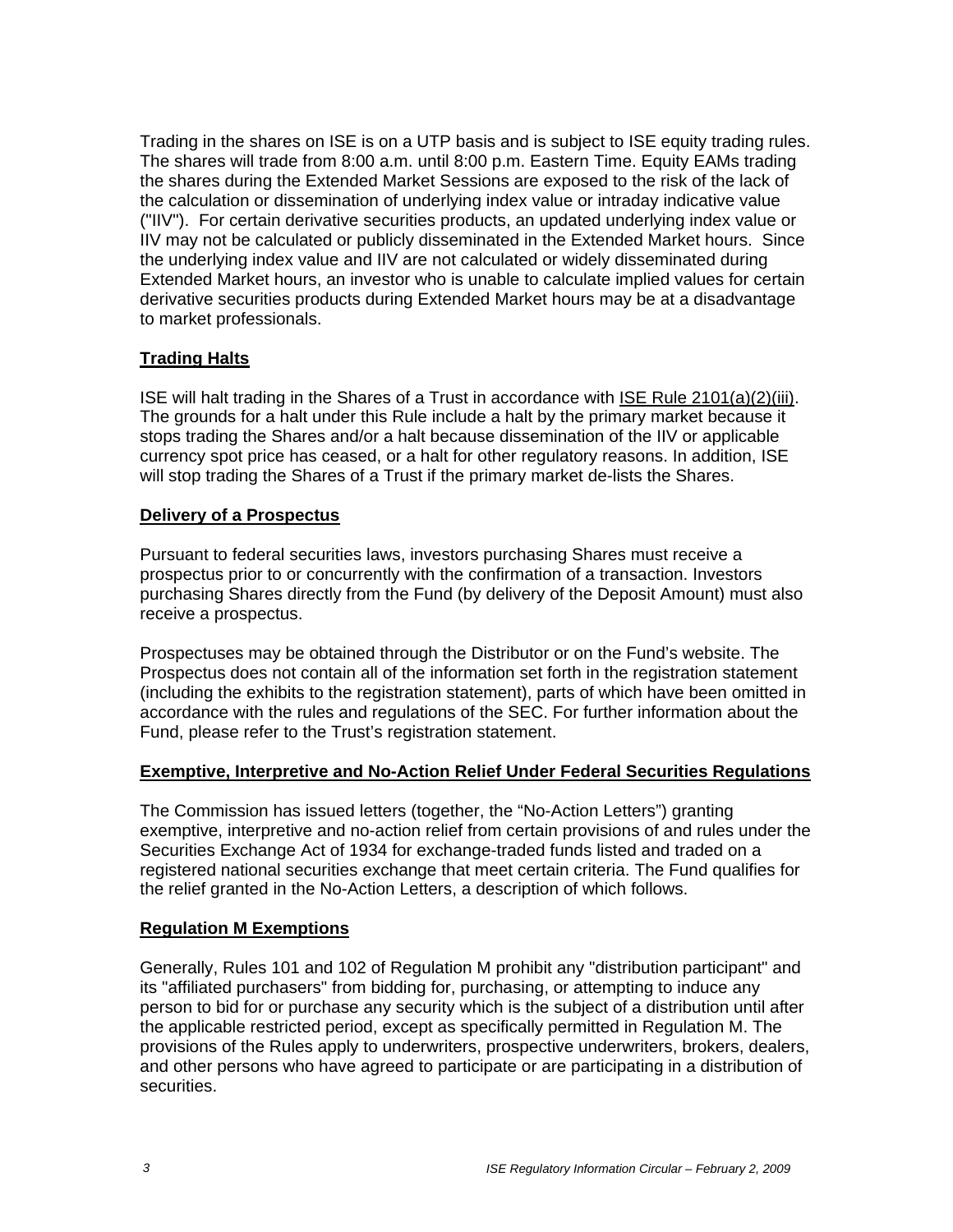The Commission issued a No-Action Letter by which persons participating in a distribution of shares of a fund may engage in secondary market transactions in such shares during their participation in such a distribution, despite the requirements of from Rule 101 under Regulation M. In addition, the SEC has permitted persons who may be deemed to be participating in the distribution of shares of a fund (i) to purchase securities for the purpose of purchasing creation unit aggregations of fund shares and (ii) to tender securities for redemption in Creation Unit Aggregations. Further, the Commission has clarified that the tender of fund shares to the Fund for redemption does not constitute a bid for or purchase of any of the Funds' securities during the restricted period of Rule 101. The Commission has issued a No-Action Letter to paragraph (e) of Rule 102 under Regulation M which allow the redemption of fund shares in creation unit aggregations during the continuous offering of shares.

#### **Customer Confirmations for Creation or Redemption of Fund Shares (SEC Rule 10b-10)**

Broker–dealers who handle purchases or redemptions of Fund shares in Creation Units for customers will be permitted to provide such customers with a statement of the number of Creation Unit Aggregations created or redeemed without providing a statement of the identity, number and price of shares of the individual securities tendered to the Fund for purposes of purchasing creation unit aggregations ("Deposit Securities") or the identity, number and price of shares to be delivered by the Trust to the redeeming holder ("Redemption Securities"). The composition of the securities required to be tendered to the Fund for creation purposes and of the securities to be delivered on redemption will be disseminated each business day and will be applicable to requests for creations or redemption, as the case may be, on that day. This exemptive relief under Rule 10b-10 with respect to creations and redemptions is subject to the following conditions:

- 1) Confirmations to customers engaging in creations or redemptions must state that all information required by Rule 10b-10 will be provided upon request;
- 2) Any such request by a customer for information required by Rule 10b-10 will be filed in a timely manner, in accordance with Rule 10b-10(c);
- 3) Except for the identity, number and price of shares of the component securities of the Deposit Securities and Redemption Securities, as described above, confirmations to customers must disclose all other information required by Rule 10b-10(a).

#### **SEC Rule 14e-5**

The Commission has permitted any person acting as a dealer-manager of a tender offer for a component security of fund (1) to redeem fund shares in creation unit aggregations from the issuer that may include a security subject to such tender offer and (2) to purchase fund shares during such tender offer. In addition, a No-Action has been issued under Rule 14e-5 states that if a broker-dealer acting as a dealer-manager of a tender offer for a security of the Fund purchases or arranges to purchase such securities in the secondary market for the purpose of tendering such securities to purchase one or more creation unit aggregations of shares, it must be made in conformance with the following:

i. such bids or purchases are effected in the ordinary course of business, in connection with a basket of 20 or more securities in which any security that is the subject of a distribution, or any reference security, does not comprise more than 5% of the value of the basket purchased; or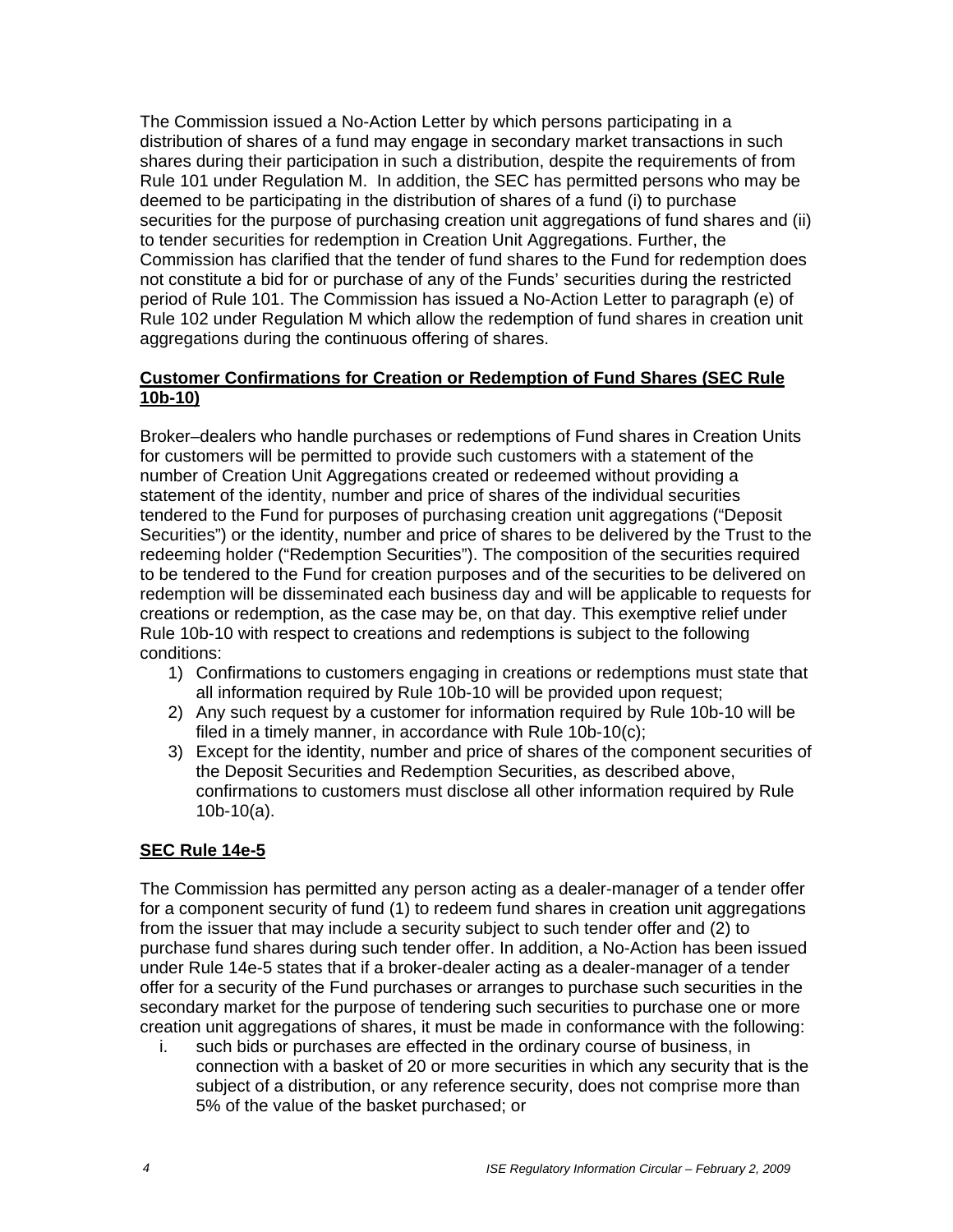- ii. purchases are effected as adjustments to such basket in the ordinary course of business as a result of a change in the composition of the underlying index; and
- iii. such bids or purchases are not affected for the purpose of facilitating such tender offer.

### **Section 11(d)(1); SEC Rules 11d1-1 and 11d1-2**

Section 11(d)(1) of the Act generally prohibits a person who is both a broker and a dealer from effecting any transaction in which the broker-dealer extends credit to a customer on any security which was part of a new issue in the distribution of which he participated as a member of a selling syndicate or group within thirty days prior to such transaction. The Commission has clarified that Section 11(d)(1) does not apply to broker-dealers that are not authorized participants (and, therefore, do not create creation unit aggregations) that engage in both proprietary and customer transactions in shares of a fund in the secondary market, and for broker-dealer authorized participants that engage in creations of creation unit aggregations. This relief is subject to specific conditions, including the condition that such broker-dealer (whether or not an authorized participant) does not, directly or indirectly, receive from the fund complex any payment, compensation or other economic incentive to promote or sell the shares of a fund to persons outside the fund complex, other than non-cash compensation permitted under NASD Rule 2830 (I)(5)(A), (B) or (C). See letter dated November 22, 2005 from Brian A Bussey, Assistant Chief Counsel, SEC Division of Market Regulation, to Barclays Global Investors, N.A., dated November 22, 2005. The Commission has issued a No-Action Letter under Section 11(d)(1) of the Act states that broker-dealers may treat shares of a fund, for purposes of Rule 11d1-2, as "securities issued by a registered open-end investment company as defined in the Investment Company Act" and thereby extend credit or maintain or arrange for the extension or maintenance of credit on shares that have been owned by the persons to whom credit is provided for more than 30 days, in reliance on the exemption contained in the rule.

#### **SEC Rule 15c1-5 and 15c1-6**

The Commission has issued a No-Action letter with respect to Rule 15c1-5 and Rule 15c1-6 as to the required disclosure of control by a broker or dealer with respect to creations and redemptions of fund shares and secondary market transactions therein.

**This Regulatory Information Circular is not a statutory Prospectus. Equity EAMs should consult the Trust's Registration Statement, SAI, Prospectus and the Fund's website for relevant information.**